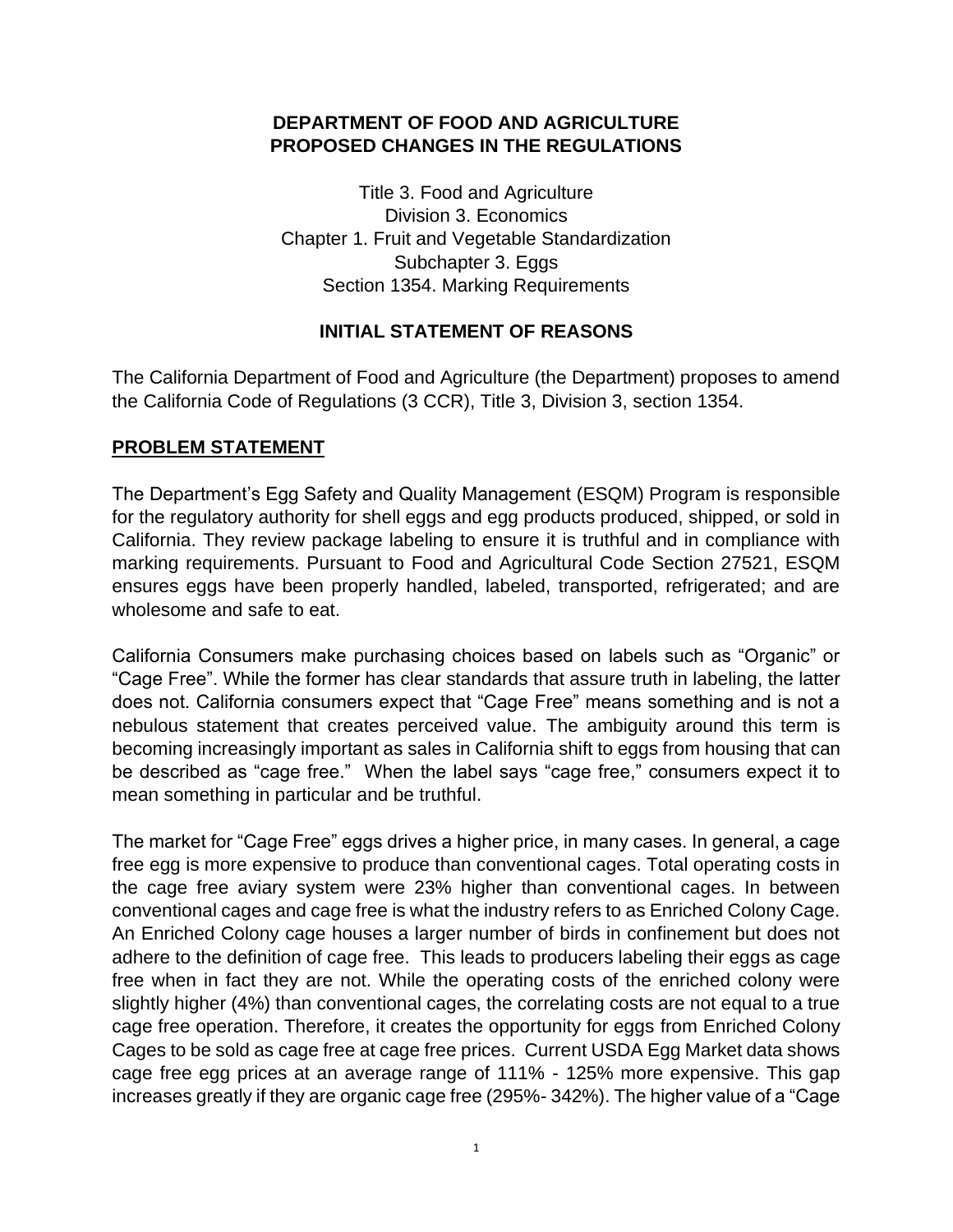Free" carton of eggs opens the door to labeling eggs as "Cage Free" when they aren't in fact cage free and could result in an unfair market.

 In fiscal year 2019 / 2020 ESQM formed a labeling claim focused workgroup that investigated labeling claims such as "Omega 3's" and "lower saturated fat", "Choline", and enclosure type statements. In order to ensure a fair marketplace, and provide consumer clarity, clearly defined parameters and definitions are necessary. ESQM does not have a regulatory avenue to determine whether egg firms are raising their animals in a "cage free" environment.

 Beginning in 2015 there has been a gradual industry progression to provide the market with "Cage free" options. Over time California Consumers have dictated their desire to prioritize animal welfare when consuming animal products. This was reflected in the 2018 general election when California voted in favor of Proposition 12 which required that certain animal species be confinement free by 2022. This can further be extrapolated to reflect that California Consumers make purchasing choices based on the humane raising of animals, and labeling statements are how consumers are able to make that determination. Additionally, the industry at large supports codifying an industry standard definition of "Cage Free". On April 21, 2021 the Shell Egg Advisory Committee voted unanimously in favor of the definition proffered in this rulemaking.

 Cage Free has been interpreted differently across industry and among consumers. There are a wide variety of housing types and styles across the Shell Egg industry. In order to provide clarity to the industry, as well as consumers, there is a clear need for the Department to provide minimum requirements for use of the term, "Cage Free". Labeling regulations cannot be enforced without minimum requirements established in regulation.

# **PURPOSE**

 This regulatory action is intended to provide a definition of "cage free" to ensure that eggs labelled cage free meet the minimum standards in the definition. Defining cage free and establishing minimum requirements ensures that the consumers of California are purchasing eggs that are being marketed fairly and equitably. Promulgating regulations which align and interpret changed market demands and label statement is determined to be the most effective mechanism to protect and promote the fair and equitable marketing of shell eggs in California.

## **BENEFITS**

 Consumers of California will be assured that when they purchase eggs that are labeled "cage free" that they meet the minimum standards outlined in the cage free definition. Producers will have a consistent standard applied equally across the industry for eggs sold to California consumers.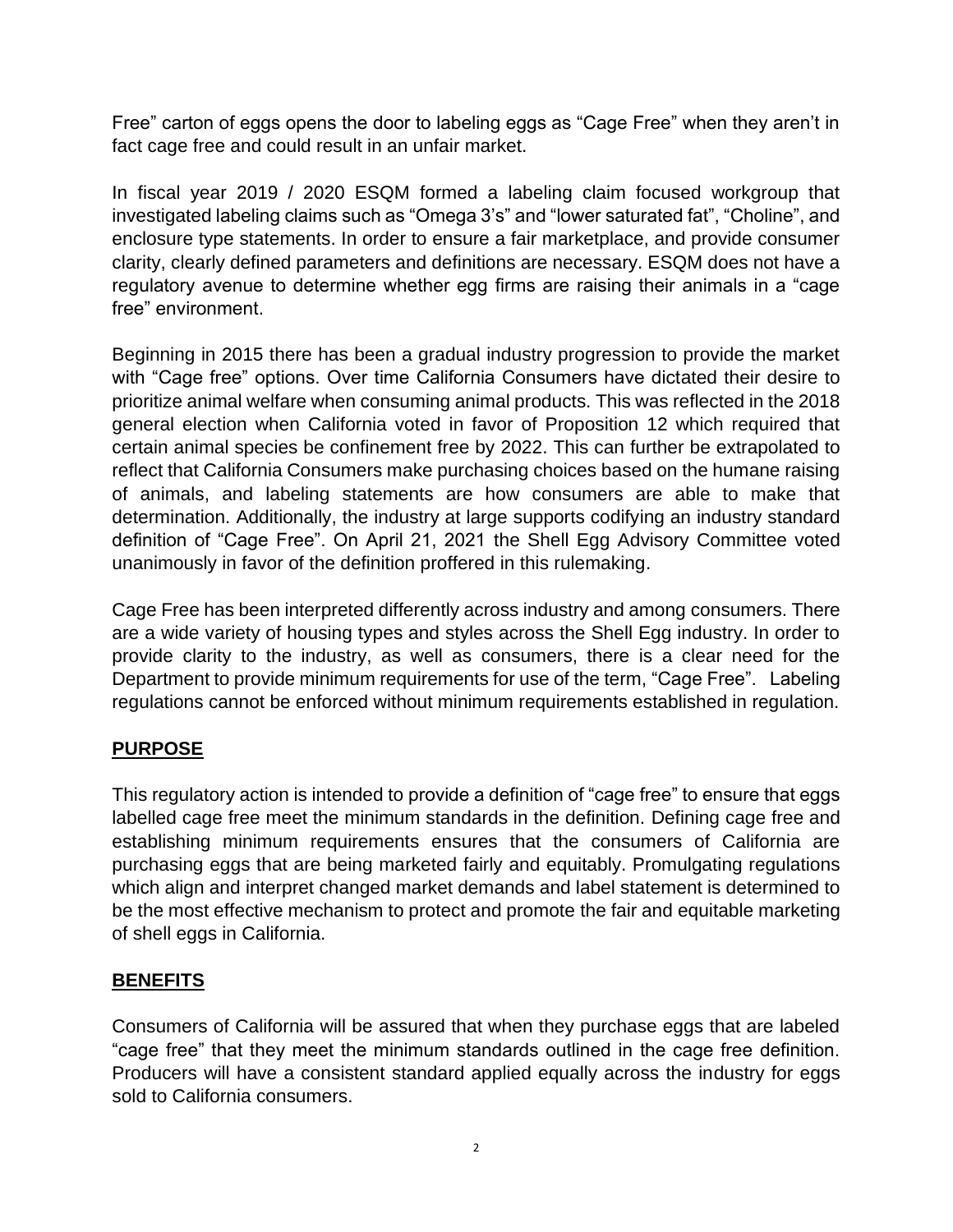# **SPECIFIC PURPOSE AND RATIONALE FOR EACH SECTION, PER GOVERNMENT CODE 11346.2(b)(1):**

## **1354. Marking Requirements.**

 **Subsection 1354(d)(3)(A), (d)(3)(B), (d)(3)(C)** are adopted to specify the minimum standards that must be met in order to label consumer containers with the term "cage free".

 1354(d)(3)(A) specifies the enclosure space required for laying hens, to meet the definition of "Cage Free", in two different cage free system types. 1 (one) square foot per per bird for egg laying hens in a single-level all-litter floor system. This will ensure bird in a multi-tiered aviary or partially slatted system and 1.5 (one point five) square feet adequate space for hens to move naturally and safely in their space.

 1354(d)(3)(B) specifies the movement allowances and housing enrichments that an enclosure must have to meet the definition of "cage free". This allows for external walls to keep hens safe from predators and inclement weather and still practice their natural behaviors like perching, scratching, dust bathing, etc.

 1354(d)(3)(C) requires that farm employees must be able to stand-up in the laying hen's enclosure while providing them care, to meet the definition of "cage free". This will ensure a safe and comfortable work environment for hens while employees are providing care.

# **TECHNICAL, THEORETICAL, AND/OR EMPIRICAL STUDY, REPORTS, OR DOCUMENTS**

- • Lewis, Tara. "Free Range or Free Reign? False Advertising in the Egg Industry". 2017
- USDA "Egg Market News Report" June 16, 2021.
	- <https://www.ams.usda.gov/mnreports/pybshellegg.pdf>
- General Election Statement of Vote, November 6,2018.
	- <www.sos.ca.gov/elections>
- Shell Egg Advisory Committee (SEAC) Meeting Minutes. April 21<sup>st</sup>, 2021

## **ECONOMIC IMPACT ASSESSMENTS/ANALYSIS**

 In accordance with Government Code §11346.3(b), the Department has made the initial determination that the proposed regulations would not have an impact on the general public or protection of public health and safety; the creation or elimination of jobs; the creation of new businesses; the elimination of existing businesses; the expansion of businesses currently doing business within this state, that would insignificantly affect a